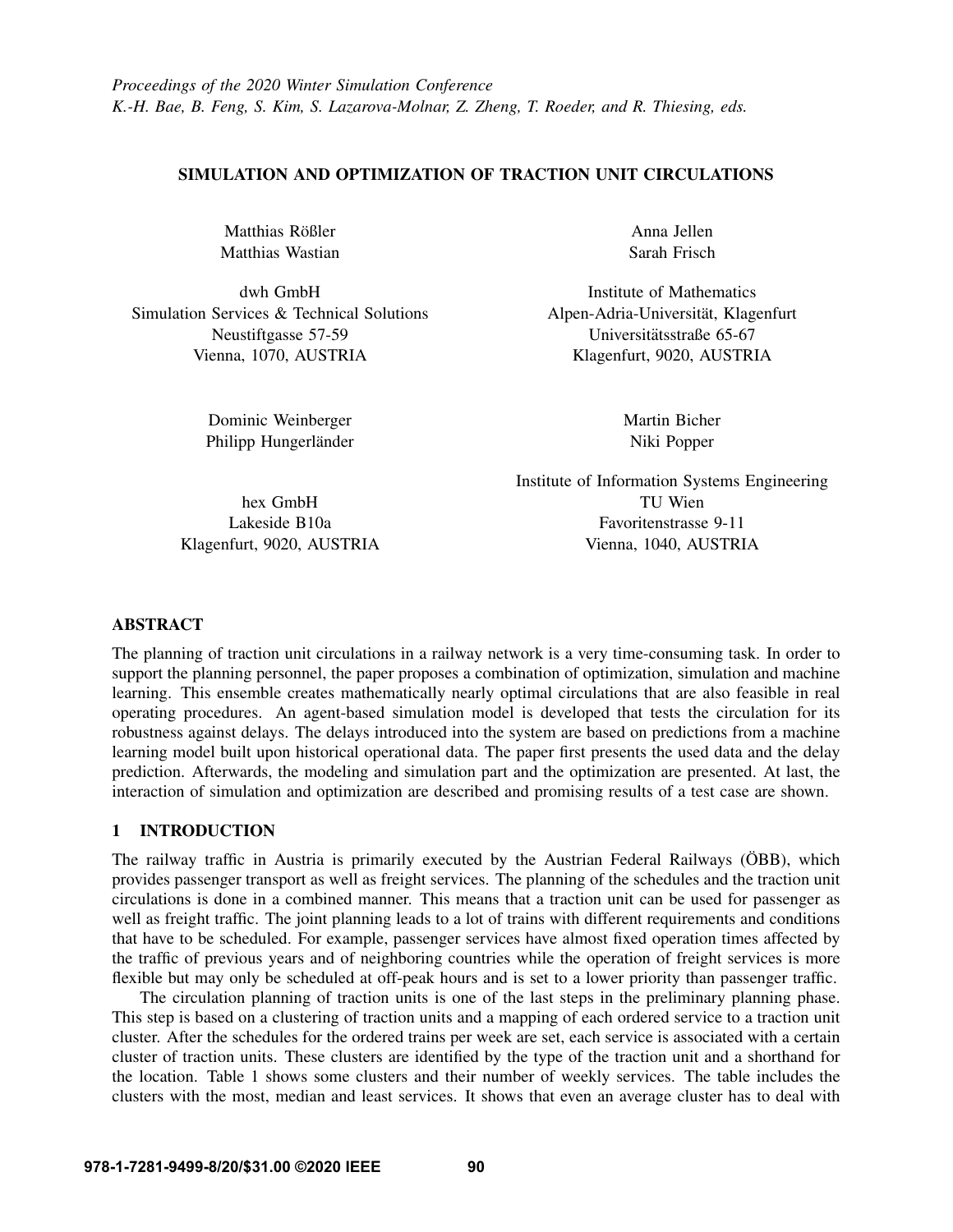about 190 different services per week while big clusters have up to about 4500 assigned services. This leads to a lot of potential conflicts which require careful planning.

<span id="page-1-0"></span>Table 1: Clustering of traction units, based on type and location, and number of associated services within a week for the timetable period 2017/18. Highest numbers of services on the left, the region of median number of services in the middle, and smallest numbers of services on the right.

|                         |  |                                | type   location   # services    type   location   # services    type   location   # services |                              |  |
|-------------------------|--|--------------------------------|----------------------------------------------------------------------------------------------|------------------------------|--|
| $4020 \mid F$           |  | 4614   1047   MAV              |                                                                                              | 192   2043   TS              |  |
| $\vert$ 1144 $\vert$ TR |  | 3360 $\parallel$ 4024 F        |                                                                                              | $187 \parallel 247 \mid DB2$ |  |
| 1116   TR               |  | 3086   1216   $\overline{RLS}$ |                                                                                              | 182 $\vert$ 6189 $\vert$ LTE |  |

For the circulation, each cluster is scheduled into so-called circulation days adding empty runs for the locomotives where needed. The main condition for the circulation is that at the end of the week, equal numbers of traction units within a cluster have to finish their services at the stations where they have started at the beginning of the week. This ensures the reusability of the planned week for subsequent weeks. An optimal circulation has as few circulation days as possible while using as few empty run kilometers as possible. But in order to be feasible, the planned circulation has to be robust against delays as well. In the case of manual planning, typical delay reasons may be taken into account which could be called "expert knowledge". Acknowledging delays in an automated planning process might lead to not optimal results given their random nature.

To study the effects of different delays, a Monte Carlo simulation using a model that validly simulates a given circulation seems a natural choice. Therefore, this paper proposes a combination of optimization and simulation runs to perform an automated intelligent planning task whose results can be used as part of a decision support tool for the planner (see Figure [1\)](#page-1-1). While the optimization provides an (nearly) optimal circulation with respect to the previously mentioned deterministic objective function, consisting of a number of traction units and an amount of empty run kilometers, the simulation estimates the impact of the circulation on the overall delay status. This feedback is, again, used by the optimization adapting certain constraints to increase robustness.



<span id="page-1-1"></span>Figure 1: Interaction between simulation and optimization. While an optimization method improves the circulation based on a deterministic target function, the simulation gives feedback w.r. to its robustness.

# 1.1 Originality and Related Work

While neither the concept of using agent-based models for evaluation of train schedules nor using mixed linear integer optimization for optimization is a novel idea, its combination in form of a feedback-loop is. It combines the exploratory features of classic agent-based railway simulations with features of highperformance optimization algorithms leading to highly optimized and robust train schedules.

Usage of agent-based models in transport logistics, in particular railway transport, has become quite popular in the last decades as the observed system provides perfect characteristics to being abstracted by this modeling approach (see also [Davidsson et al. \(2005\)\)](#page-10-0). The success of this modeling technique is best displayed by a vast amount of specific simulation environments that are particularly designed for this purpose, e.g. Open Track [\(Nash and Huerlimann 2004\)](#page-11-0), RailSys [\(Bendfeldt et al. 2000\)](#page-10-1), or MATSIM [\(Horni et al. 2016\)](#page-10-2). Unfortunately, neither of these simulation environments provides the opportunities to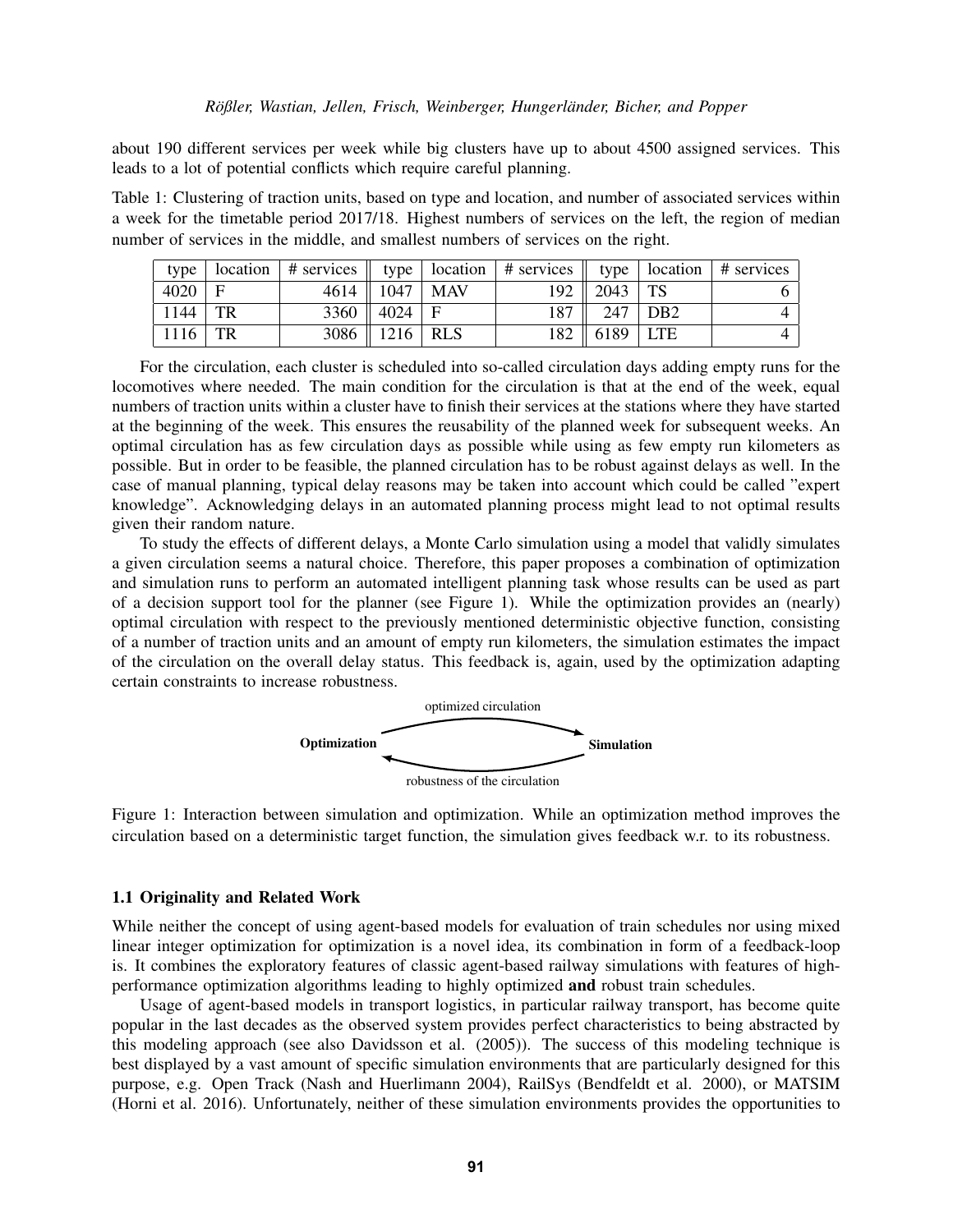optimize the circulation of trains on a large railway network. In [Waraich et al. \(2009\),](#page-11-1) authors perform performance comparisons of different queuing systems within MATSIM and reach computation times of about 30 minutes per simulation run using a benchmark network slightly larger than ours. Consequently, performing simulation-optimization attempts requiring millions of iterations is impossible. The latter, being not only a problem of the specific simulator, but a general problem of large-scale agent-based network models, makes agent-based models incapable of optimizing large train-circuits.

On the contrast, classical optimization algorithms such as Mixed-Integer Linear Programs are quite capable of finding optima for problems formulated in a large network-like structure due to highly optimized branch-and-bound methods (see[Mitra \(1973\)\)](#page-11-2) or problem-focused meta-heuristic approaches. Unfortunately, when applied on circulation optimization, these algorithms lack of a feasibility evaluation of the found optimum in the meaning of a robust train schedule. Consequently, the proposed simulation-optimization loop joins the forces of both approaches.

A first version of the agent-based simulation model along with a feasibility study was presented in Rößler et al. (2018). The basis for the linked optimization routine was presented in [Frisch et al. \(2019\).](#page-10-3)

#### 2 DATA

The data was provided in the form of database extracts. It included planning data as well as historical, operational data. In the following, an overview of the provided data and its connection to the entities of the simulation model and the optimization are given. As the provided data sources are used in live operations, they contain a lot of information that is not relevant for the purpose of the simulation model or the optimization approach; this information is omitted in the following. As the whole system can be imagined as a large network, the nodes of the network, the operational points, are explained first.

# 2.1 Operational Points

In [European Union \(2019\),](#page-10-4) an operational point is defined as follows:

*Operational point* (OP) means any location for train service operations, where train services may begin and end or change route and where passenger or freight services may be provided; it includes locations at boundaries between member states or infrastructure managers.

The most important form of an operational point is a train station. Trains typically start and end at train stations and a change of traction units is performed there as well. But also switches and signals are operational points. The relevant data belonging to an operational point includes an ID, the name, short names from different systems, and also geographic coordinates.

For the optimization as well as the simulation model, the track network, on which the trains operate, is needed. The operational points are the nodes of the graph that corresponds to this network. The availability of geographical data allows the embedding of the network into maps which enables clear visualizations.

In the examples given in this paper, a naming code used internally by the  $\overline{O}BB$  is shown. Table [2](#page-3-0) gives an overview of the operational points used throughout the paper, most of them are train stations.

#### 2.2 Trains

A train is a (passenger or freight) service from one train station to another with a specific departure and arrival time. A train is identified by a train number and can be operated on an arbitrary number of days (e.g. only on work days). Additional information on the train includes an association to a traction unit cluster (see Section [1\)](#page-0-0), a time frame of validity, and handling times at departure and arrival (*h.dep., h.arr.*).

Within the data set, a train can be associated with more than one entry. A train is split into several entries if it crosses a border or if the train is (partially) operated by more than one traction unit. Table [3](#page-3-1) shows the data entries associated to the train with train number 168. The train is run from Fws to ZUE.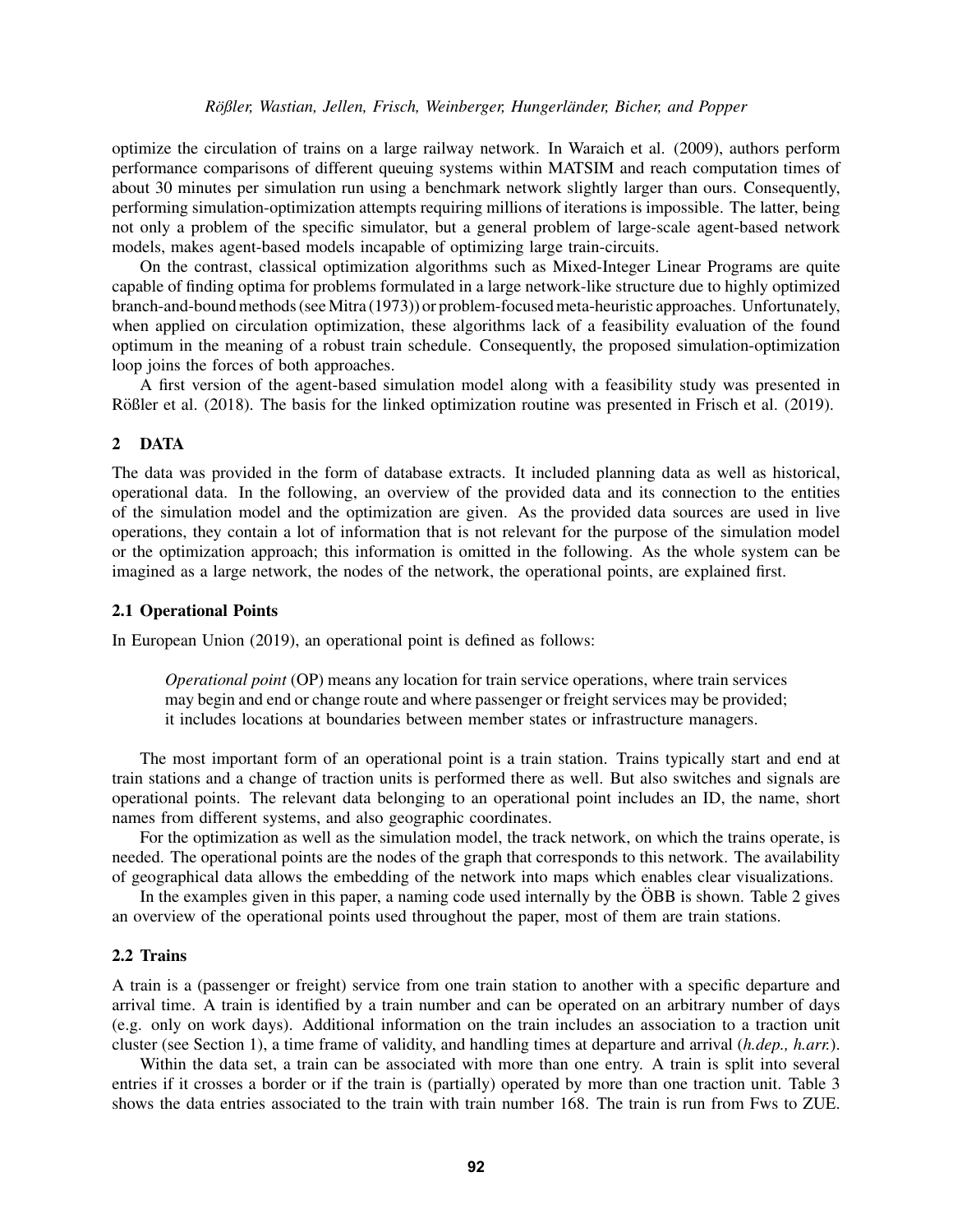| id   | code       | name                         | id    | code      | name            |
|------|------------|------------------------------|-------|-----------|-----------------|
| 363  | Ams        | Amstetten                    | 2049  | <b>Sv</b> | St. Valentin    |
| 541  | Bc         | Buchs (national border)      | 2454  | Ws        | Wien Westbf     |
| 697  | <b>Fws</b> | Vienna International Airport | 2777  | ZUE       | Zuerich HB (CH) |
| 1035 |            | Innsbruck Hbf                | 27505 | Tfd       | Tullnerfeld     |
| 1845 | Sb         | Salzburg Hbf                 | 27536 | Whf       | Wien Hbf        |
| 2043 | Pb         | St.Pölten Hbf                |       |           |                 |

<span id="page-3-0"></span>Table 2: Examples for operational points.

On the way from Wbf to Sb, the train is operated with two traction units. In this case, these traction units are associated with the same cluster, but that is not a necessary condition.

| type | loc. | valid from | valid to   | day | #   | from       | to  | dep.  | arr.  | h.dep.   | h.arr.   |
|------|------|------------|------------|-----|-----|------------|-----|-------|-------|----------|----------|
| 8090 | Ws   | 10.12.2017 | 08.12.2018 | We  | 168 | <b>Fws</b> | Whf | 15:03 | 15:18 |          |          |
| 8090 | Ws   | 10.12.2017 | 08.12.2018 | We  | 168 | Wbf        | Sb  | 15:30 | 17:52 |          | $\Omega$ |
| 8090 | Ws   | 10.12.2017 | 08.12.2018 | We  | 168 | Whf        | Sb  | 15:30 | 17:52 |          |          |
| 8090 | Ws.  | 10 12 2017 | 08.12.2018 | We  | 168 | Sb         |     | 17:56 | 19.44 | $\Omega$ | $\Omega$ |
| 8090 | Ws   | 10 12 2017 | 08.12.2018 | We  | 168 |            | Bc  | 19:48 | 22.03 | $\theta$ | $\Omega$ |
| 8090 | Ws   | 10 12 2017 | 08.12.2018 | We  | 168 | Bc         | ZUE | 22.12 | 23.20 | $\Omega$ | $\Omega$ |

<span id="page-3-1"></span>Table 3: Data entries for train 168 in the timetable period 2017/18 (date format DD.MM.YYYY).

In addition to the regular trains, there are other services that need to be planned. These services are typically stationary, i.e. they are operated at the same station, so they can be omitted for the simulation model. Most of the stationary services are used to preheat train cars (typically passenger cars) over night.

# <span id="page-3-2"></span>2.3 Schedules

The optimization of a traction unit circulation is based on the train data. For the simulation model, a finer resolution of the data is needed, in order to accurately predict the impact of delays.

A schedule defines a sequence of operational points for a specific train as well as arrival and departure times for each point. Additionally, the traveled distance up to this point is given in meters. The schedule data describes the maximum form of a train, but a train can also be operated on only a part of the schedule. Table [4](#page-4-0) shows an example of a train that is operated differently on weekends. Moreover, it is operated by two traction units during the week (the given representation is shortened, in the real data the rows are duplicated for each corresponding day), but by only one traction unit on weekends.

Using the schedules for all trains, a network between all operational points can be created. Two consecutive entries in a schedule define an edge of the corresponding network graph, whose nodes are the operational points. The length of an edge can either be defined by the distance traveled between two entries or by the time needed for the distance defined by the difference between arrival at the following entry and departure at the previous entry.

The generated network is the basis of the simulation model. The assumption is that every edge of the graph (which represents real world tracks) is occupied if a train is currently using it and only a predefined number of trains can occupy a track at the same time. During optimization, the network is used to create empty runs in order to relocate traction units.

# <span id="page-3-3"></span>2.4 Delays

Punctuality and delays are widely used general concepts, but their exact definitions and computation methods vary among countries and railway companies. Additionally, punctuality targets are commonly different for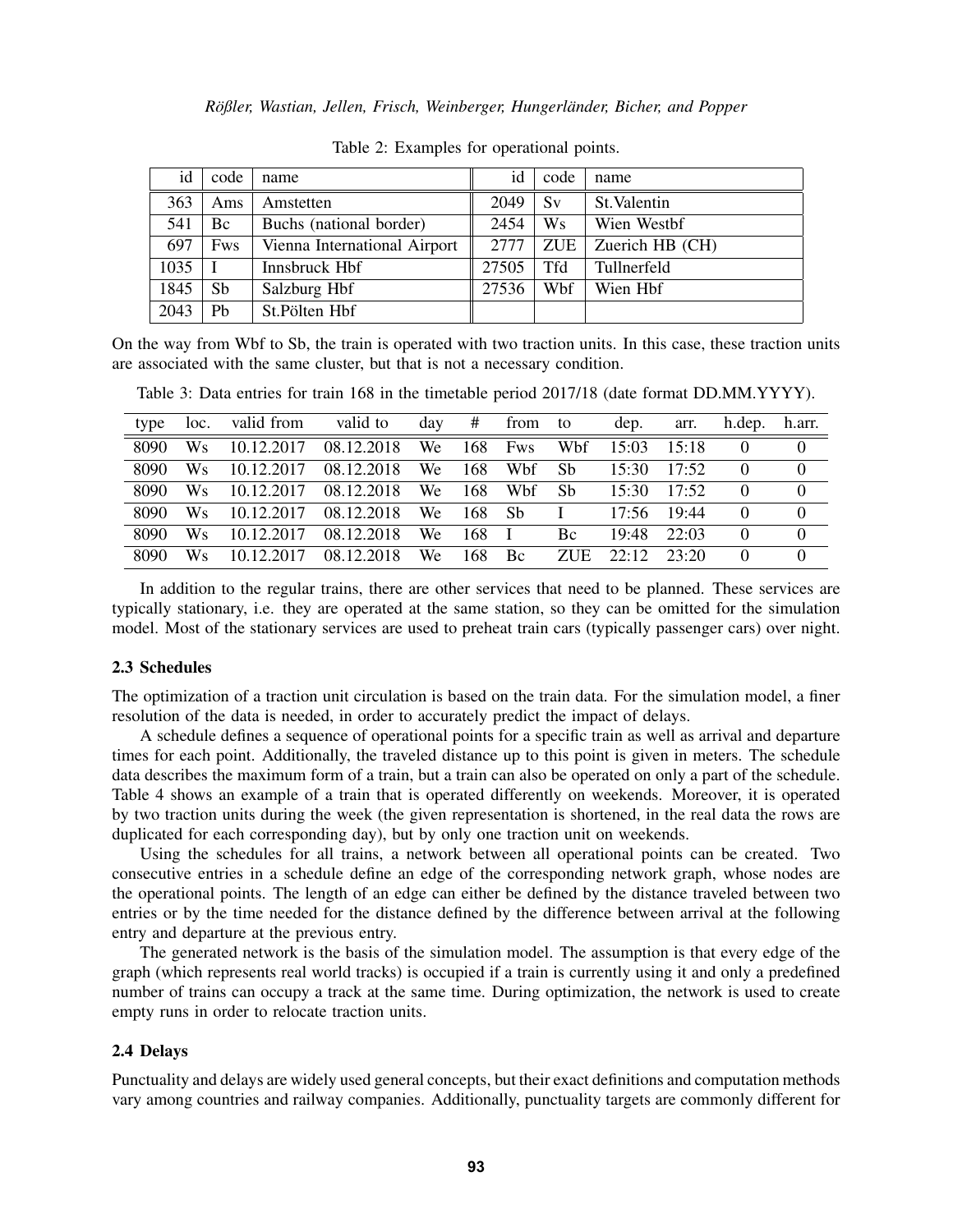<span id="page-4-0"></span>

|  |  | arr. dep. nr meters at                             |  |  | arr. dep. nr meters at               |  |
|--|--|----------------------------------------------------|--|--|--------------------------------------|--|
|  |  | $05:26$ $05:26$ 1 0 Sv                             |  |  | $\parallel$ 07:06 07:06 57 103014 Pb |  |
|  |  |                                                    |  |  |                                      |  |
|  |  | 05:55 06:10 21 39542 Ams 07:19 07:20 65 133654 Tfd |  |  |                                      |  |
|  |  |                                                    |  |  |                                      |  |
|  |  |                                                    |  |  |                                      |  |
|  |  |                                                    |  |  |                                      |  |

Table 4: Excerpt of schedule for train 1909 and its associated trains (date format DD.MM.YYYY).

| type | loc. | valid from     | valid to          | day | #            | from      | to | dep.             | arr. | h.dep. | h.arr. |
|------|------|----------------|-------------------|-----|--------------|-----------|----|------------------|------|--------|--------|
| 4744 |      | Ws2 10.12.2017 | 04.02.2018 Mo-Fr  |     | $1909 \,$ Sv |           |    | $Ws$ 05:26 07:40 |      |        |        |
| 4744 |      | Ws2 10.12.2017 | 04.02.2018 Mo-Fr  |     | - 1909       | Sv        |    | $Ws$ 05:26 07:40 |      |        |        |
| 4744 | Ws2  | 10.12.2017     | 04.02.2018 Sa, Su |     | 1909         | <b>Ph</b> |    | $Ws$ 07:06 07:40 |      |        |        |

freight trains, long distance passenger trains and regional/suburban trains per country and railway company. Both concepts can be attributed to individual operational points, train paths and trains as well as to the whole railway network. While punctuality refers to the number of trains that are not delayed compared to the total number of trains operated within the attribution context, delays are usually positive deviations between the realized and the scheduled times of activities [\(Cerreto et al. 2016\)](#page-10-5); especially in the context of freight trains, it can be agreed on that this deviation has to be larger than a predefined threshold. If also considered, negative delays belong to the effect of a train gaining time, i.e. not using the full amount of timetable supplement included by the planner.

Delay-cause tracking is regulated and standardized under the UIC leaflet 450-2 [\(UIC 2009\)](#page-11-4). A first classification of delay types can be made according to whether the delay occurs while a train is located at an operational point (usually train stations or signals) or at a section between two operational points. An additional delay classification approach is based on the specific parts of the train path:

- *Initial delay* refers to the time difference between the realized and the scheduled startup (see Section [3.3\)](#page-6-0) or departure of a train.
- *Operational delay*: In literature, most of the delay classifications distinguish between
	- *Primary delays* that refer to unexpected extensions of the planned times of individual processes scheduled, e.g. due to equipment failures, temporary obstacles on the railway track, or passenger flows larger than expected, and
	- *Secondary delays* that are generated by operational conflicts arising due to primary delays; they are delays that emerge from queuing.
- *Final or total delay* refers to the time difference between the realized and the scheduled shutdown (see Section [3.3\)](#page-6-0) or arrival of the train.

While operational secondary delays are created and propagated in a very natural way by the agent-based model introduced in Section [3,](#page-5-0) operational primary delays are introduced and calculated by using a separate machine learning model. The regression task of predicting the operational primary delay of a train was tackled by various machine learning algorithms such as neural networks, k-nearest neighbor regression and several random forest regression approaches. Some of the input features used are presented in Table [5.](#page-5-1) The data sets that were used to train and validate the machine learning models originated from database extracts from historical operational data from the period 10 December 2017 to 8 December 2018. 3-fold cross-validation was applied.

As the similarity of delays of freight and passenger trains is only marginal, it became clear at a very early stage of the model development that building separate delay prediction models for freight and passenger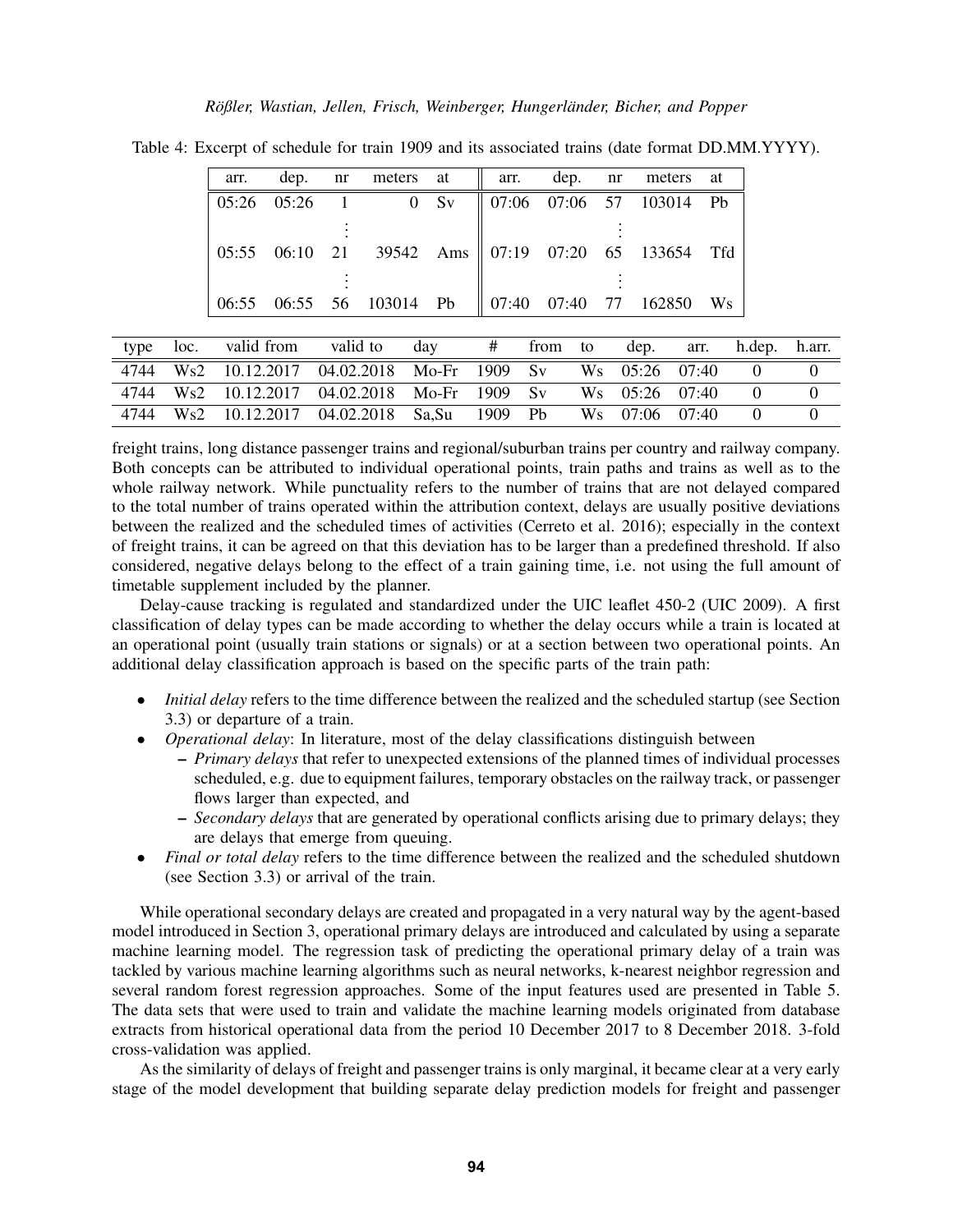| <b>Feature Description</b>      | Feature Type | Feature Description                  | Feature Type |
|---------------------------------|--------------|--------------------------------------|--------------|
| Planned departure and arrival   | cyclic       | System of drive of the traction unit | categorical  |
| Lat. and Lon. of stations       | continuous   | Traction unit type series            | categorical  |
| Distance between two stations   | continuous   | Type of the train operation          | categorical  |
| Altitude difference of stations | continuous   | Delay at departure                   | continuous   |

<span id="page-5-1"></span>Table 5: Selected input features of the primary train delay prediction model.

trains results in a significant reduction of the overall MSE. A further fineness of grain by building separate models for each circulation is currently under development.

Regarding the model performance, classical random forests, extremely randomized trees [\(Geurts et al.](#page-10-6) [2006\)](#page-10-6) and gradient boosting algorithms [\(Friedman 2001;](#page-10-7) [Friedman 2002\)](#page-10-8) stood out [\(Leser et al. 2019\)](#page-10-9). The gradient boosting models proved to be most feasible for being integrated into the agent-based model due to the significant shorter evaluation time, which is an important fact due to the very high number of evaluations needed.

# <span id="page-5-0"></span>3 MODEL

The used model is a standard agent-based model with a time-continuous, i.e. event-based, time update. Agents depict trains and traction units, but also the elements of the rail-network like stations and sections, are represented as agent-like objects with a certain behavior. It was developed to have a maximum of expansion capability while maintaining the greatest possible clarity. The basic idea is to have only one type of entity that registers events to the scheduler, while the other agents only react to the fired events.

### 3.1 Section

The edges of the network created from the provided schedules are called sections in the model. Sections are unique, i.e. there is a maximum of one section between two operational points in each direction. The main parameter of a section is its capacity. [Roberts et al. \(2010\)](#page-11-5) show that the definition of capacity is very complex as it relies heavily on the objectives of the service. Given the fine resolution of the sections in the data it is assumed that the capacity of a section in the model reflects the number of tracks that are available on the corresponding segment. This assumption holds if the length of the sections is not too long.

An analysis of the provided data yields that the average distance of a section in Austria is 2.33 km while it is 4.68 km over all sections. The overall data includes international traffic, but the density of operational points is lower than in Austria. It is probable to assume that the above assumption does not hold outside of Austria. Therefore, the model is currently limited to Austria, where the provided data quality is assumed to be high enough to deliver reliable results. In order to incorporate international delays and delays at borders, trains that start or end at the Austrian border are also included in the model, but the corresponding sections get assigned an unlimited capacity.

In order to estimate the capacity of the sections in Austria an empirical ansatz is used. Given the provided schedules it is assumed that the planned time table does not lead to delays. As a result, the capacity of a section is estimated as the maximum number of planned trains that are scheduled at the same time at the specified section.

#### 3.2 Traction Unit

A circulation associates each entry in the train data (see Table [3\)](#page-3-1) related to the considered cluster with a traction unit. Additionally, empty runs for each traction unit are defined. This leads to a schedule for the traction unit that can be worked through similarly to the schedule of a singular train. Every time an entry of its schedule is finished, the traction unit moves on to the next element.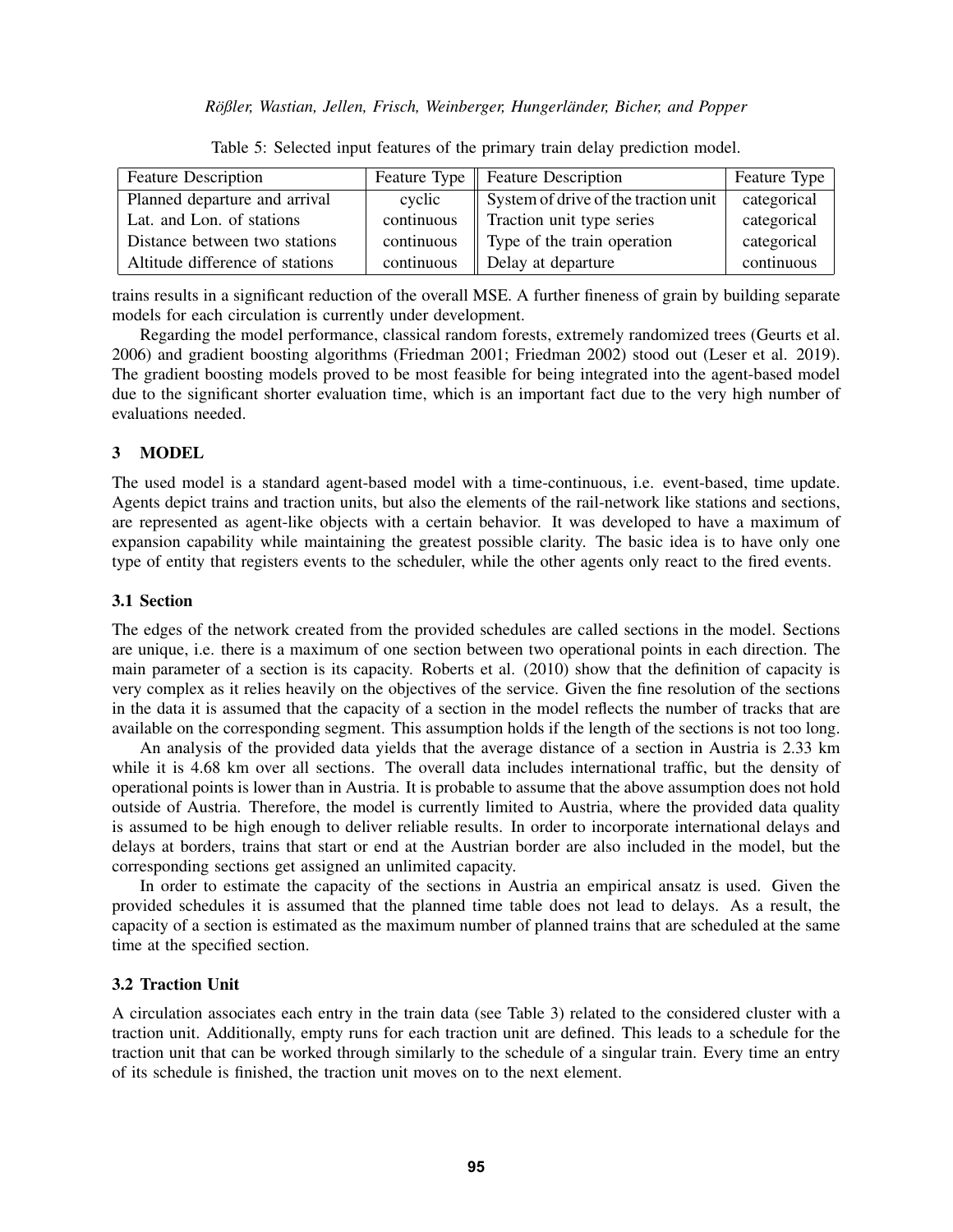# <span id="page-6-0"></span>3.3 Schedule Entry

In contrast to the schedule described in Section [2.3,](#page-3-2) the simulation considers the schedule entries for sections instead of operational points, as secondary delays are created mainly on sections. A schedule entry is therefore a section linked to departure and arrival times. Additionally, handling times, a list of traction units, and the train the schedule entry is assigned to are defined. It should be mentioned that it is possible that no traction unit is assigned to a schedule entry. In this case, the schedule entry can be executed if the linked section is free, but does not have to wait for a traction unit to be ready. Figure [2](#page-6-1) shows the flow chart of the schedule entry agent. Several types of events can be scheduled by the agent:

- *Startup:* The agent goes into startup phase, the scheduled time for the event is the departure time minus the time required for the start up (handling departure). For this event all assigned traction units have to be ready (i.e. they have to be at the right entry in their respective schedules). If this is the case, the next event (*departure*) is scheduled after the time for the start up has elapsed. If not, the *start up* event is rescheduled. The updated event time depends on the traction units that are not ready yet.
- *Departure:* If the assigned section is free, the next event (*arrival*) is scheduled after the duration of the schedule entry. If the section is blocked, the *departure* event is rescheduled. The scheduled time is the point in time, when the section is free again.
- *Arrival:* When the arrival event is executed, the corresponding section is freed and the next event (*shutdown*) is scheduled after the time the shutdown needs (handling arrival).
- *Shutdown:* After the shutdown, the next schedule element of the corresponding train can be initialized and its *startup* event is scheduled. The schedules of the assigned traction units are advanced.



<span id="page-6-1"></span>Figure 2: Flow chart of schedule entry agent.

Up to now the model is strictly deterministic, the schedule provides a strict sequence of events and the tie-breakers in case of simultaneous events are defined in a deterministic way as well. A stochastic element is provided by the inclusion of delays. The model considers the four types of delays presented in Section [2.4.](#page-3-3) While the *primary delays* are provided as input for the simulation model, the other types result through delay propagation during the model execution.

#### <span id="page-6-2"></span>4 SIMULATION

The model was implemented in a self-developed, Java-based framework for agent-based models [\(dwh](#page-10-10) [GmbH 2020\)](#page-10-10). A special feature of this framework is the possibility to control the sequence of seeds for the random number generator. This, among other things, enables the creation of very specific Monte Carlo simulation runs.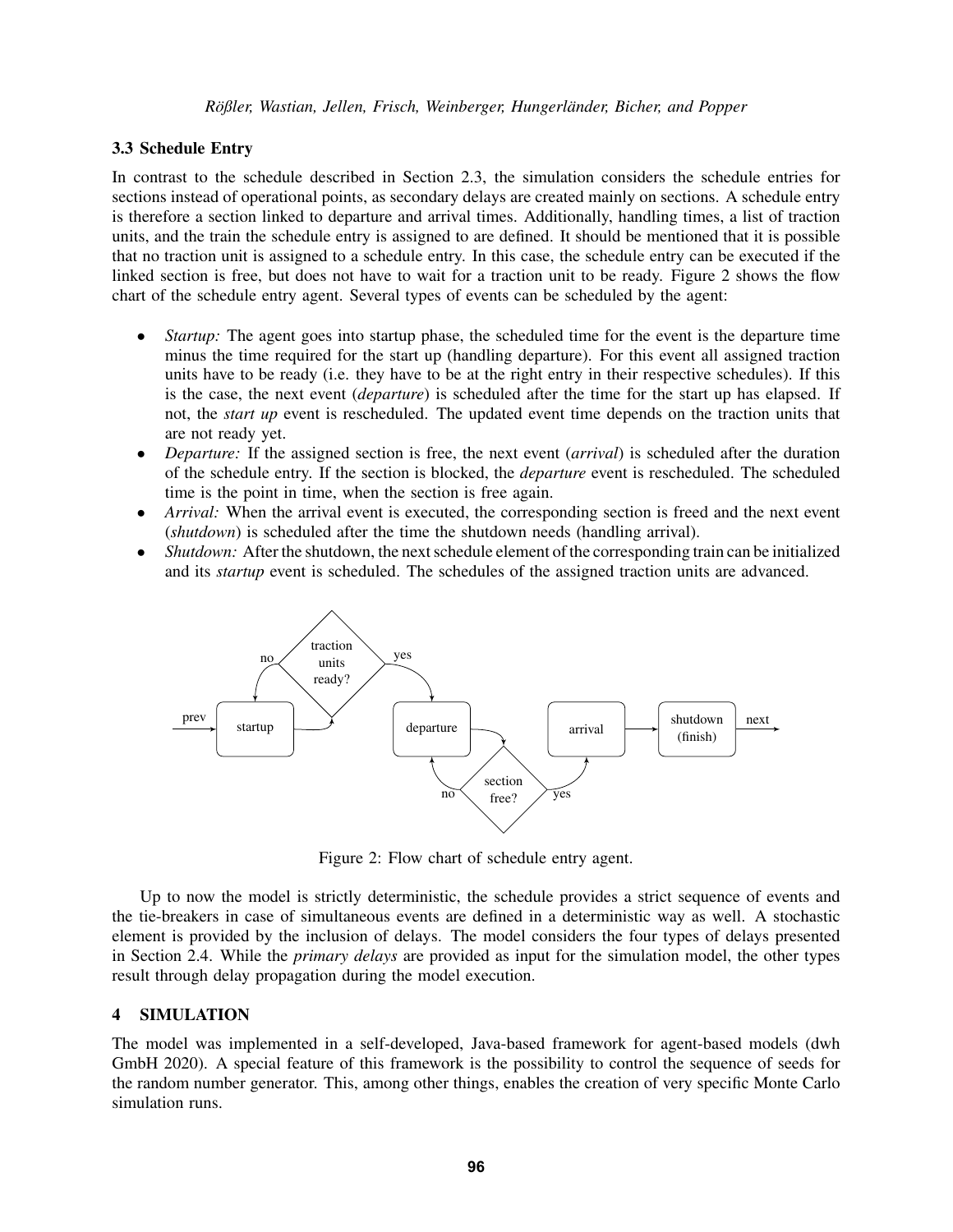For the optimization, the most relevant output is the effect of a specified traction unit circulation on the overall delay in the system. In order to differentiate between the delays that are caused by the circulation directly (because a train has to wait for a traction unit) and the delays inherent to the underlying schedule (because sections are blocked), the simulation is performed with and without the assignment of traction units. The simulation is run as a Monte-Carlo-Simulation. This means it is executed a certain number of times with different, random *primary delay allocations*. The mean of the resulting delays is calculated and used for further analysis. As mentioned before, the *primary delays* are the only stochastic elements in the model. If these are drawn at the beginning of the simulation, the rest of the simulation is strictly deterministic. This implies that the effects of a specific primary delay allocation over all schedule entries can be studied in a purely deterministic way. Therefore the simulations with and without assignment of traction units are simulated with the same set of random number seeds, allowing a better distinction between the two types of (secondary) delay causes.

The ratio of the sum of secondary delays is called *markup* and can be interpreted as an indicator for the effect of the circulation on the delays:

> $m$ arkup  $=$   $\frac{\text{secondary delay with traction unit assignment}}{\text{if } \frac{1}{2} \cdot \text{if } \frac{1}{2} \cdot \text{if } \frac{1}{2} \cdot \text{if } \frac{1}{2} \cdot \text{if } \frac{1}{2} \cdot \text{if } \frac{1}{2} \cdot \text{if } \frac{1}{2} \cdot \text{if } \frac{1}{2} \cdot \text{if } \frac{1}{2} \cdot \text{if } \frac{1}{2} \cdot \text{if } \frac{1}{2} \cdot \text{if } \frac{1}{2} \cdot \text{if } \frac{1}{2} \cdot \text{if } \frac{1}{2} \$ secondary delay without traction unit assignment.

The markup can be calculated for different entities within the model. For single schedule entries, the markup does not make much sense, because the secondary delay will often be 0 and the markup not finite. For the markup of trains, the different delay types for a train have to be defined in a similar way as for schedule entries. The *total* and *initial delay* are defined in the same way as for schedule entries. The *primary delay* is the sum of all primary delays of schedule entries of the train. The *secondary delay* is then

secondary delay = total delay − initial delay − primary delay,

similar to the delays of schedule entries. The markups for trains can be calculated for each entry in the train data, by restricting the associated train to the partial schedule defined in the train data entry.

For the overall effect of the provided circulation on the delays two indicators can be calculated. For both indicators the mean secondary delay with and without traction unit assignment over the train data entries is calculated and the markup of these two means is computed. For the *overall markup* the markup over all train data entries is calculated and for the *circulation markup* the markup over all train data entries where a traction unit was assigned is calculated.

# 5 OPTIMIZATION

In a mathematical context, the optimal assignment of traction units to scheduled, ordered trains is known as Locomotive Scheduling Problem (LSP). In more detail, the aim of the LSP is to assign individual locomotives to trains such that the overall operating costs are minimized. The LSP is a very well studied problem and was first introduced by [Gleaves \(1957\).](#page-10-11) A variety of variants and solution approaches exist for the LSP, we refer to [Piu and Speranza \(2014\)](#page-11-6) for a detailed overview. In [Frisch et al. \(2019\),](#page-10-3) a sparse multi-graph model is introduced and a Mixed-Integer Linear Program for solving the LSP incorporating maintenance constraints is formulated. In this work, the modeling approach is adapted for the LSP.

### 5.1 Problem Formulation

The input is defined by a given railway network and a train schedule over a specific planning horizon as well as a pool of available locomotives (traction units). For each scheduled train, the corresponding train stations including departure and arrival times and the permitted locomotive types are stated. The information about the type and the current locations of all locomotives  $L := \{k_1, \ldots, k_m\}$ ,  $m \in \mathbb{N}$ , is available, too. Based on this information, a directed and weighted sparse problem graph with different types of nodes and arcs is constructed. Generally, nodes represent train stations at particular times and arcs represent possible trips of locomotives. Four different types of nodes are defined: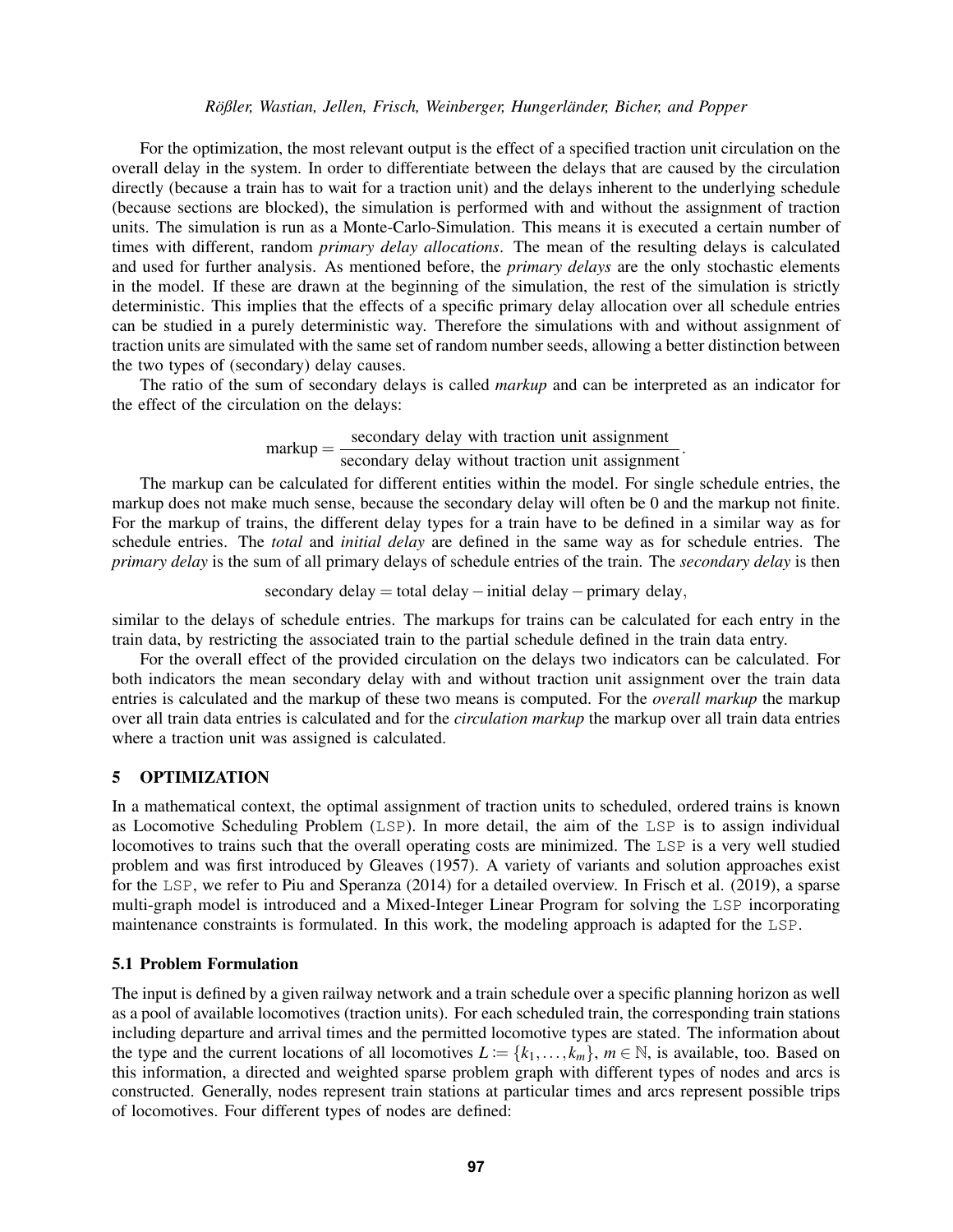- *Locomotive starting nodes*  $V^s$ . For each locomotive  $k \in L$  a node  $i \in V^s$  including time information of availability of *k* at the current train station is modeled.
- *Departure nodes*  $V^d$ . For each departure train station of all scheduled trips, a node  $i \in V^d$  with information about exact departure time and location is modeled.
- *Arrival nodes*  $V^a$ . For each arrival train station, nodes  $i \in V^a$  are defined similar to departure nodes.
- The *artificial final node*  $v_f$ . This node is introduced for a technical reason, such that locomotives can end up in arbitrary train stations at any time.

Following, the set of nodes is defined by  $V := V^d \cup V^a \cup V^s \cup \{v_f\}$ . Arcs display two types of trips:

- *Scheduled trip arcs*  $A_1$ . For each scheduled trip from  $i \in V^d$  to  $j \in V^a$  an arc  $(i, j) \in A_1$  between the corresponding departure and arrival node is modeled.
- *Deadhead trip arcs A*2. For each possible journey between train stations that does not correspond to scheduled trips, an arc  $(i, j) \in A_2$  is introduced passable by locomotives not pulling a train.

While scheduled trips are predefined, rules for possible deadhead trips must be stated. Therefore, the notion of a *reachable node* is introduced. A node  $j \in V$  is *reachable* by a locomotive  $k \in L$  located in *i* ∈ *V* if a path between *i* and *j* exists and *k* is able to arrive in *j* on time. Deadhead trip arcs can be inserted between  $i \in V^s$  and  $j \in V^d$ ,  $i \in V^a$  and  $j \in V^d$ ,  $i \in V^s$  and  $v_f$ , and  $i \in V^a$  and  $v_f$ . The set of arcs is defined by  $A := A_1 \cup A_2$ . Finally, the problem graph is given by  $D := (V, A)$ . The fact of modeling the time components in *D* implicitly leads to the advantage that time-dependent decision variables in the following solution approaches are not necessary.

#### 5.2 Solution Approaches

For solving the LSP, all maintenance relevant components from the MILP stated in [Frisch et al. \(2019\)](#page-10-3) are removed, which results in a well-performing solution approach due to the sharply decreased complexity. The resulting LSP-MILP reads as follows:

$$
\min \quad c_{km} \sum_{(i,j)\in A_2} d_{ij}x_{ij} + c_{loc} \sum_{k\in L} s_k \tag{Objective}
$$

s.t. 
$$
\sum_{(i,j)\in A_2} x_{ij} = 1, \quad j \in V^d,
$$
 (1)

<span id="page-8-3"></span><span id="page-8-2"></span><span id="page-8-1"></span><span id="page-8-0"></span>
$$
\sum_{(i,j)\in A_2} x_{ij} = 1, \quad i \in V^a \cup V^s,
$$
\n(2)

<span id="page-8-4"></span>
$$
\sum_{(i,j)\in A_2} x_{ij} = m, \quad j = v_f,\tag{3}
$$

$$
s_k + x_{i_k v_f} = 1, \quad i \in V^s, \ k \in L, \ i = i_k,
$$
\n(4)

<span id="page-8-6"></span><span id="page-8-5"></span>
$$
q_{ik} = 1, \quad i \in V^s, \ k \in L, \ i = i_k,
$$
\n
$$
(5)
$$

$$
\sum_{k \in F} q_{ik} = 1, \quad i \in V \setminus \{v_f\} \cup V^s,
$$
\n<sup>(6)</sup>

<span id="page-8-7"></span>
$$
q_{ik} = q_{jk}, \quad (i, j) \in A_1, k \in F, \text{ if } k \in P_{ij}, \qquad \}
$$
\n
$$
(7)
$$

$$
q_{ik} = q_{jk} = 0, \quad (i, j) \in A_1, k \in L, \text{ if } k \notin P_{ij},
$$

$$
q_{jk} \ge q_{ik} - (1 - x_{ij}), \quad (i, j) \in A_2, k \in L, j \neq v_f,
$$
\n(8)

<span id="page-8-8"></span>
$$
x_{ij}, q_{ik}, s_k \in \{0, 1\}.
$$
\n(9)

Using real costs as weights the [\(Objective\)](#page-8-0) minimizes the overall cost for deadhead kilometers driven and locomotives used. Flow conserving constraints [\(1\)](#page-8-1), [\(2\)](#page-8-2) and [\(3\)](#page-8-3) guarantee that all scheduled trips are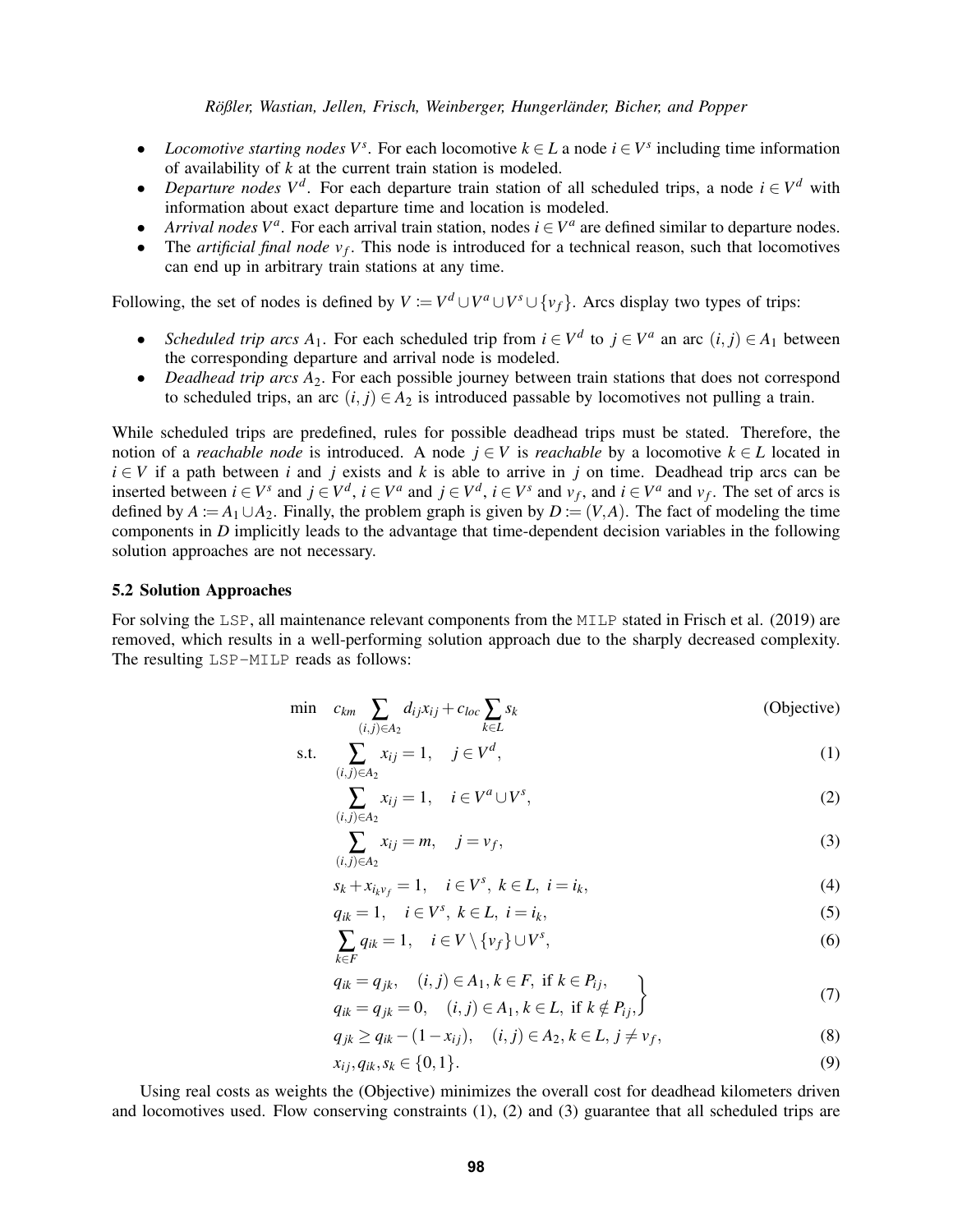conducted. By [\(4\)](#page-8-4) the locomotive counting variable is updated only if the corresponding locomotive *k* uses an outgoing arc, connecting its starting node and a departure node. Constraints [\(5\)](#page-8-5) link each locomotive with its starting node. Equations [\(6\)](#page-8-6) ascertain that each node, except for the final node, is visited by exactly one locomotive. Constraints [\(7\)](#page-8-7) ensure that only permitted locomotives conduct scheduled trips. Inequalities [\(8\)](#page-8-8) guarantee that if an arc  $(i, j) \in A_2$  is used, nodes *i* and *j* are visited by the same locomotive.

The LSP-MILP was tested on real-world based instances provided by the Austrian Federal Railways (OBB). These instances covered more than 2000 scheduled trains. For all instances, the LSP-MILP delivered optimal solutions within five minutes. However, in real-time applications respective instances should be solved in a few seconds. Thus, a fast and simple depth first search heuristic (DFSH) was developed additionally. The DFSH delivered high quality solutions for the LSP under very low computation time, which makes it usable for large-scale real-time applications.

All algorithms were implemented in Java. For solving the LSP-MILP, Gurobi 8.0.1 was used.

# <span id="page-9-0"></span>5.3 Integration of Simulation Results

The robustness of optimization solutions regarding delays in the whole railway system is of great interest. Thus, the goal of this work is to consolidate simulation and optimization. As described in Section [4,](#page-6-2) the effect of a locomotive assignment on (secondary) delays is measured by the *markup*. Markups are calculated as local effects for each scheduled trip as well as a statement about the overall effect of locomotive circulations, see Section [4.](#page-6-2)

For considering the effects on delays caused by optimal locomotive circulations, the single markups are integrated in the optimization model as follows. After analyzing the heaviness of the delays and their local concentrations, well-chosen time buffers are added to the respective arcs in the problem graph, i.e., arcs which show insufficient space of time are dropped out. Obviously, this procedure shrinks the solution space and results in a possible deterioration of the optimal solution. Thus, time buffers must be chosen wisely to not significantly worsen the solution.

In order to reach an effective integration process, a loop between optimization and simulation is most relevant. We iteratively generate optimal circulation plans, then calculate markups via simulation and again run the optimization under consideration of the beforehand calculated circulation markups. With increasing number of iterations robustness can be improved while locomotive circulations stay nearly optimal.

### 6 RESULTS & OUTLOOK

As a test case, the circulation for the traction unit cluster *1144-TR* was used. This is one of the biggest clusters and it includes national and international traffic as well as passenger and freight services. The manual circulation planning of the ÖBB resulted in a circulation using 83 traction units. For the best results provided by the optimization algorithm, 79 traction units were needed. For each schedule, 10 simulation runs were carried out (5 with and 5 without traction unit assignment). Figure [3](#page-10-12) shows the relation between the optimization and simulation results.

All shown schedules are well below the manual planning result. Interestingly, in this scenario the two optimization results that need 79 traction units yield the best results regarding the circulation markup. A trade-off between empty run kilometers versus markup can be seen between the two results. Overall the results show that a better optimization result does not necessarily lead to less robustness. The concrete choice of circulation requires more detailed evaluation as greater delays and markups may be more tolerable for certain parts of the train schedule than for others. In order to provide a fully automated planning algorithm that incorporates the optimization as well as the simulation, such constraints have to be defined very clearly. At the moment the iterative process described in Section [5.3](#page-9-0) is done manually (human in the loop).

For future work, a thorough validation of the agent-based model using the historical data is planned and a study on the number of Monte-Carlo-Simulation runs based on the findings in [Bicher et al. \(2019\)](#page-10-13) will be conducted. Furthermore, maintenance constraints will be considered in the model. As mentioned, the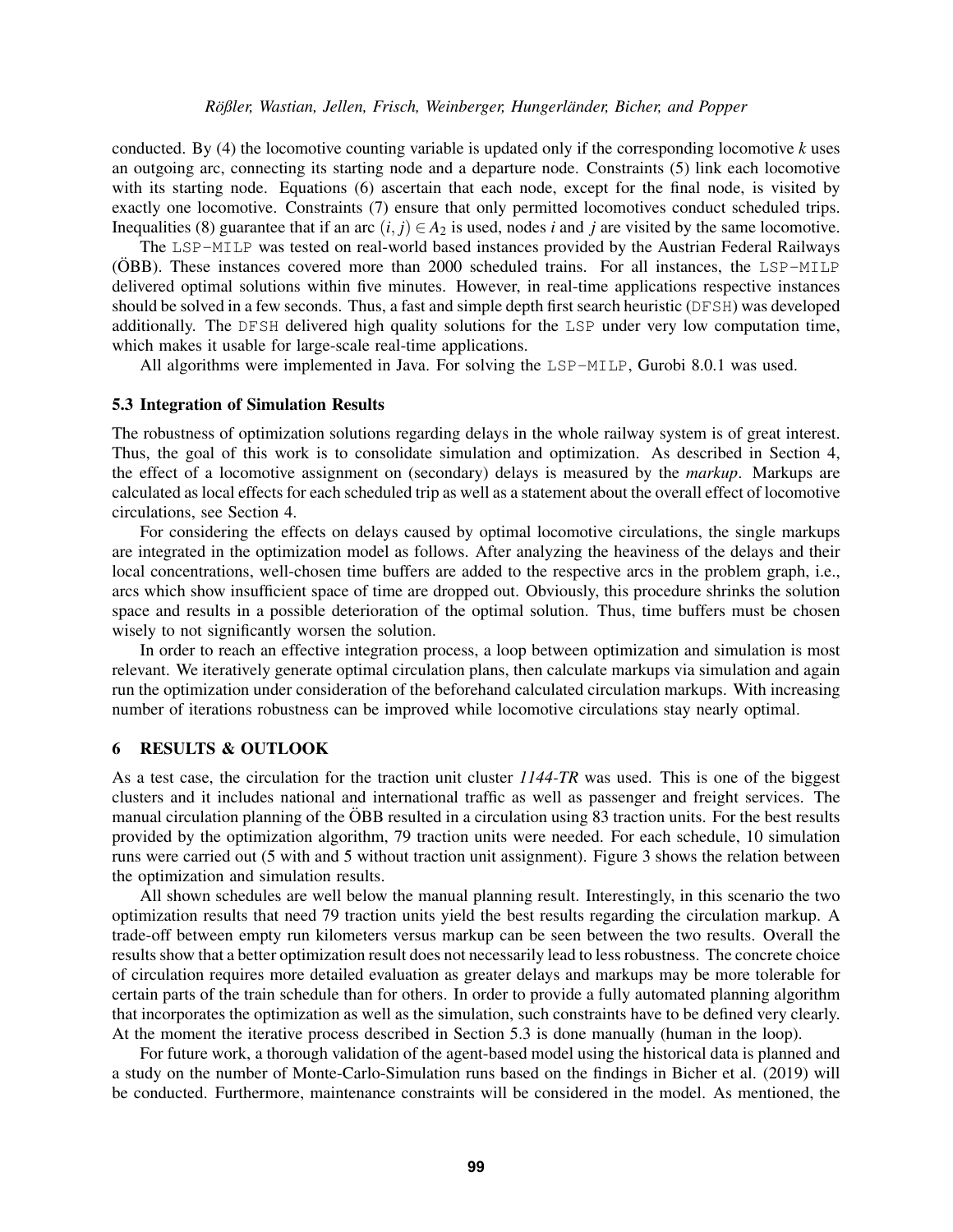

<span id="page-10-12"></span>Figure 3: Scatter plot of circulations. Empty run kilometers are plotted against the resulting *circulation markup*. The number of traction units needed is indicated by the different types of markers.

optimization already incorporates maintenance constraints. In order to consider them in the simulation model as well, an interface to provide the relevant data has to be created between optimization and simulation. In addition, consequences for missed maintenance appointments have to be defined. Other planned extensions to the model include the energy consumption of the traction units, the consideration of train drivers and other train personnel, and widening the scope of the model to international traffic.

# ACKNOWLEDGMENTS

This work was funded by the Austrian Research Promotion Agency (FFG) in the course of the project *AundO* (project number 867178). The data was provided by Austrian Federal Railways (ÖBB).

# **REFERENCES**

- <span id="page-10-1"></span>Bendfeldt, J., U. Mohr, and L. Muller. 2000. "RailSys, a system to plan future railway needs". *WIT Transactions on The Built Environment* 50:249–255.
- <span id="page-10-13"></span>Bicher, M., M. Wastian, D. Brunmeir, M. Rößler, and N. Popper. 2019. "Review on Monte Carlo Simulation Stopping Rules: How Many Samples Are Really Enough?". In *Proceedings of the 10th EUROSIM Congress on Modelling and Simulation*. July  $1<sup>st</sup> - 5<sup>th</sup>$ , Logrono, Spain.
- <span id="page-10-5"></span>Cerreto, F., O. Nielsen, S. Harrod, and B. F. Nielsen. 2016. "Causal Analysis of Railway Running Delays". In *11th World Congress on Railway Research*. May 29th-June 2nd,Milan,Italy.
- <span id="page-10-0"></span>Davidsson, P., L. Henesey, L. Ramstedt, J. Törnquist, and F. Wernstedt. 2005. "An analysis of agent-based approaches to transport logistics". *Transportation Research part C: emerging technologies* 13(4):255–271.
- <span id="page-10-10"></span>dwh GmbH 2020. "dwh GmbH news entry for the ABT simulation framework". [http://www.dwh.at/en/news/](http://www.dwh.at/en/news/the-power-of-the-abt-simulation-framework/) [the-power-of-the-abt-simulation-framework/](http://www.dwh.at/en/news/the-power-of-the-abt-simulation-framework/) accessed 23<sup>rd</sup> April 2020.
- <span id="page-10-4"></span>European Union 2019. "Commission Implementing Regulation (EU) 2019/777 of 16 May 2019 on the common specifications for the register of railway infrastructure and repealing Implementing Decision 2014/880/EU (Text with EEA relevance.)". *OJ* L 139I:312–355. <https://eur-lex.europa.eu/legal-content/EN/TXT/?uri=celex:32019R0777> accessed 23<sup>rd</sup> April 2020.

<span id="page-10-7"></span>Friedman, J. H. 2001. "Greedy Function Approximation: A Gradient Boosting Machine". *The Annals of Statistics* 29(5):1189–1232.

<span id="page-10-8"></span>Friedman, J. H. 2002. "Stochastic Gradient Boosting". *Computational Statistics & Data Analysis* 38(4):367–378.

- <span id="page-10-3"></span>Frisch, S., P. Hungerländer, A. Jellen, and D. Weinberger. 2019. "A Mixed Integer Linear Program for Optimizing the Utilization of Locomotives with Maintenance Constraints". In *Operations Research Proceedings 2018*, 103–109. Springer.
- <span id="page-10-6"></span>Geurts, P., D. Ernst, and L. Wehenkel. 2006. "Extremely Randomized Trees". *Machine Learning* 63(1):3–42.
- <span id="page-10-11"></span>Gleaves, V. 1957. "Cyclic scheduling and combinatorial topology: Assignment and routing of motive power to meet scheduling and maintenance requirements Part I-A statement of the operating problem of the Frisco railroad". *Naval Research Logistics Quarterly* 4(3):203–205.

<span id="page-10-2"></span>Horni, A., K. Nagel, and K. W. Axhausen. 2016. *The multi-agent transport simulation MATSim*. Ubiquity Press London.

<span id="page-10-9"></span>Leser, D., M. Wastian, M. Rößler, M. Landsiedl, and E. Hajrizi. 2019. "Comparison of Prediction Models for Delays of Freight Trains by Using Data Mining and Machine Learning Methods". *Simulation Notes Europe SNE* 1(29):45–47.